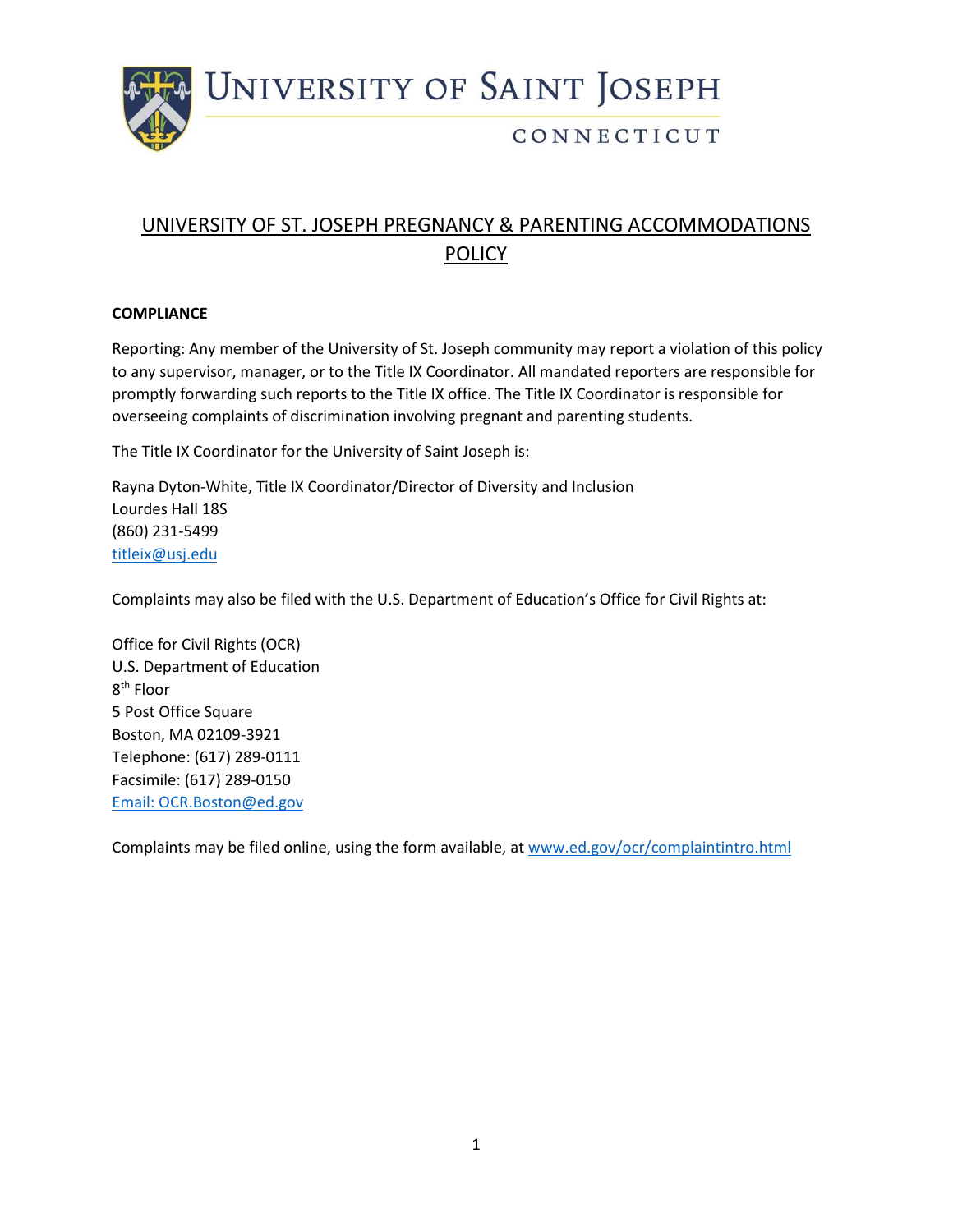

### CONNECTICUT

#### **POLICY STATEMENT**

University of Saint Joseph is committed to creating and maintaining a community where all individuals enjoy freedom from discrimination, including discrimination on the basis of sex, as mandated by Title IX of the Education Amendments of 1972 (Title IX). Sex discrimination, which can include discrimination based on pregnancy, marital status, or parental status, is prohibited and illegal in admissions, educational programs and activities, hiring, leave policies, employment policies, and health insurance coverage. The University of St. Josephs puts forth this policy for the protection and equal treatment of pregnant individuals; persons with pregnancy related conditions; and new parents.

Under the Department of Education's (DOE) Title IX regulations, an institution that receives federal funding "shall not discriminate against any student, or exclude any student from its education program or activity, including any class or extracurricular activity, on the basis of such student's pregnancy, childbirth, false pregnancy, termination of pregnancy, or recovery therefrom." According to the DOE, appropriate treatment of a pregnant student includes granting the student leave "for so long a period of time as is deemed medically necessary by the student's physician," and then effectively reinstating the student to the same status as was held when the leave began. This generally means that pregnant students should be treated by the University of Saint Joseph the same way as someone who has a temporary disability, and will be given an opportunity to make up missed work wherever possible. Extended deadlines, make-up assignments (e.g., papers, quizzes, tests, and presentations), tutoring, independent study, online course completion options where available, and incomplete grades that can be completed at a later date, may all be employed, in addition to any other assistive supports typically provided by Disability Services. To the extent possible, University of St. Joseph will take reasonable steps to return pregnant students, who take a leave of absence or medical leave, to the same position of academic progress that they were in when they took leave. The Title IX Coordinator or designee has the authority to determine that such accommodations are necessary and appropriate, and to inform faculty members of the need to adjust academic parameters accordingly. As with disability accommodations, information about pregnant students' requests for accommodations will be shared with faculty and staff only to the extent necessary to provide the reasonable accommodation. Faculty and staff will regard all information associated with such requests as private and will not disclose this information unless necessary. Administrative responsibility for these accommodations lies with the Title IX Coordinator or designee, who will maintain all appropriate documentation related to accommodations. In situations such as clinical rotations, performances, labs, and group work, the institution will work with the student to devise an alternative path to completion, if possible. In progressive curricular and/or cohort-model programs, medically necessary leaves are sufficient cause to permit the student to shift course order, substitute similar courses, or join a subsequent cohort when returning from leave. Students are encouraged to work with their faculty members and university Accessibility Coordinator to devise a plan for how to best address the conditions as pregnancy progresses, anticipate the need for leaves, minimize the academic impact of their absence, and get back on track as efficiently and comfortably as possible. The Title IX Coordinator will assist with plan development and implementation as needed.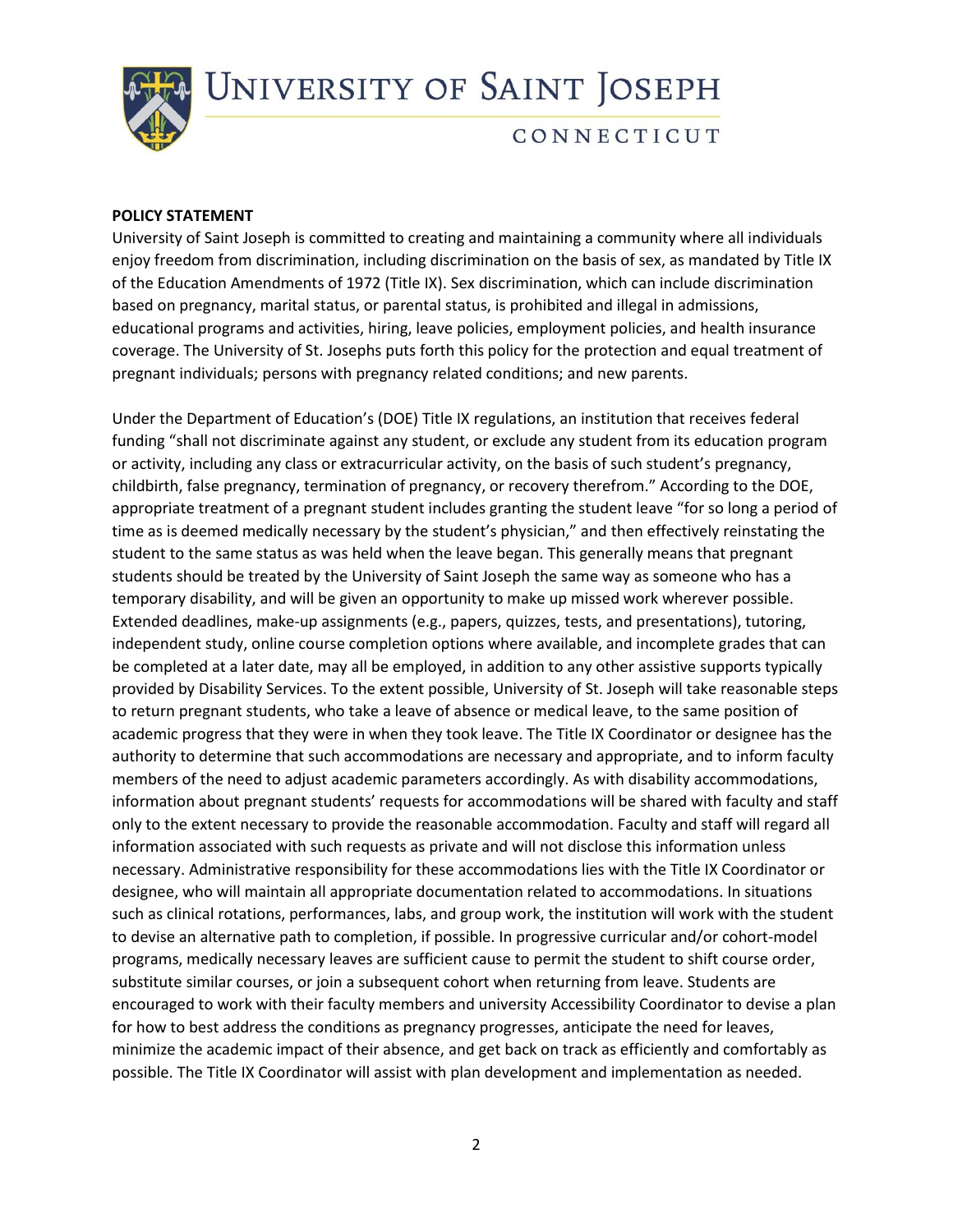

## CONNECTICUT

#### **SCOPE OF POLICY**

This policy applies to all aspects of University of St. Joseph's program, including, but not limited to, admissions, educational, programs and activities, extracurricular activities, hiring, leave policies, employment policies, and health insurance coverage.

#### **DEFINITIONS**

- a. *Caretaking*: caring for and providing for the needs of a child.
- b. *Medical Necessity*: a determination made by a health care provider (of the student's choosing) that a certain course of action is in the patient's best health interests.
- c. *Parenting:* the raising of a child by the child's parents in the reasonably immediate postpartum period.
- d. *Pregnancy and Pregnancy related conditions:* include (but are not limited to) pregnancy, childbirth, false pregnancy, conditions arising in connection with pregnancy, and recovery from any of these conditions.
- e. *Pregnancy Discrimination*: includes treating an individual affected by pregnancy or a pregnancy related condition less favorably than similar individuals not so affected, and includes a failure to provide legally mandated leave or accommodations.
- f. *Pregnant Student*/Birth-Parent: refers to the student who is or was pregnant. This policy and its pregnancy-related protections apply to all pregnant students or students, regardless of gender identity or expression.
- g. *Reasonable Accommodations: (for the purposes of this policy)* changes in the academic environment or typical operations that enables pregnant students or students with pregnancy-related conditions to continue to pursue their studies and enjoy the equal benefits of University of St. Joseph.

### **REASONABLE ACCOMMODATION OF STUDENTS AFFECTED BY PREGNANCY, CHILDBIRTH, OR RELATED CONDITIONS**

- a. University of St. Joseph and its faculty, staff and other employees will not require students to limit their activities as the result of pregnancy or pregnancy-related conditions.
- b. The benefits and services provided to students affected by pregnancy will be no less than those provided to students with temporary medical conditions.
- c. Students with pregnancy-related disabilities, like any student with a short-term or temporary disability, are entitled to reasonable accommodations so that they will not be disadvantaged in their courses of study or research, and may seek assistance from the Title IX office, or a designee.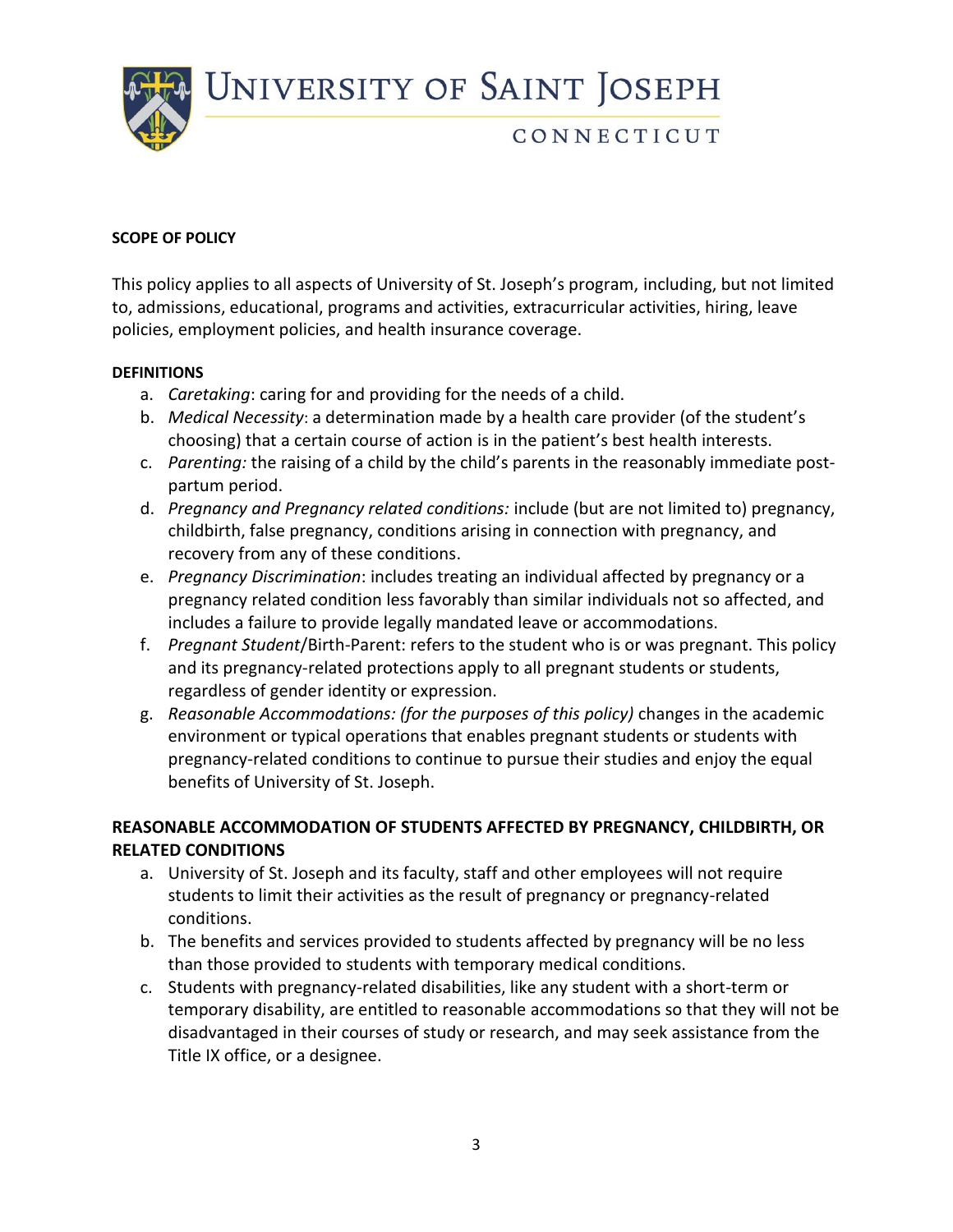

## CONNECTICUT

- d. No artificial deadlines or time limitations will be imposed on requests for accommodations, but the University of Saint Joseph is limited in its ability to impact or implement accommodations retroactively.
- e. Reasonable accommodations may include, but are not limited to:
	- 1. Providing accommodations requested by a parent student to a protect the health and safety of the student and/or the pregnancy (such as allowing the student to maintain a safe distance from hazardous substances);
	- 2. Making modifications to the physical environment (such as accessible seating);
	- 3. Providing mobility support;
	- 4. Extending deadlines and/or allowing the student to make up tests or assignments missed for pregnancy-related absences;
	- 5. Offering remote learning options;
	- 6. Excusing medically necessary absences (this must be granted, irrespective of classroom attendance requirement set by a faculty member, department or division);
	- 7. Granting leave per the University of St. Joseph's medical leave policy or implementing incomplete grades for classes that will be resumed at a future date; or
	- 8. Allowing breastfeeding students reasonable time and space to pump breast milk in a location that is private, clean, and reasonably accessible. Bathroom stalls do not satisfy this requirement.

Nothing in this policy requires modification to the essential elements of any academic program. Pregnant students cannot be channeled into an alternative program or school against their wishes.

### **MODIFIED ACADEMIC RESPONSIBILITIES POLICY FOR PARENTING STUDENTS**

- a. Students with child caretaking/parenting responsibilities who wish to remain engaged in their coursework while adjusting their academic responsibilities because of the birth or adoption of a child or placement of a foster child may request an academic modification period during the first 12 months from the time the child entered the home. Extensions may be granted when additional time is required by medical necessity or extraordinary caretaking/parenting responsibilities.
- b. During the modification period, the student's academic requirements will be adjusted and deadlines postponed as appropriate, in collaboration among the Title IX office, the Accessibility Coordinator, the Registrar, and possibly an appropriate faculty contact person.
- c. Students seeking a period of modified academic responsibility may consult with their Academic Advisor or the Accessibility Coordinator to determine appropriate academic accommodations requests. Once authorization is received from the Title IX Coordinator, the Accessibility Coordinator will coordinate accommodation-related efforts with the student and faculty or faculty contact person. The Title IX office will communicate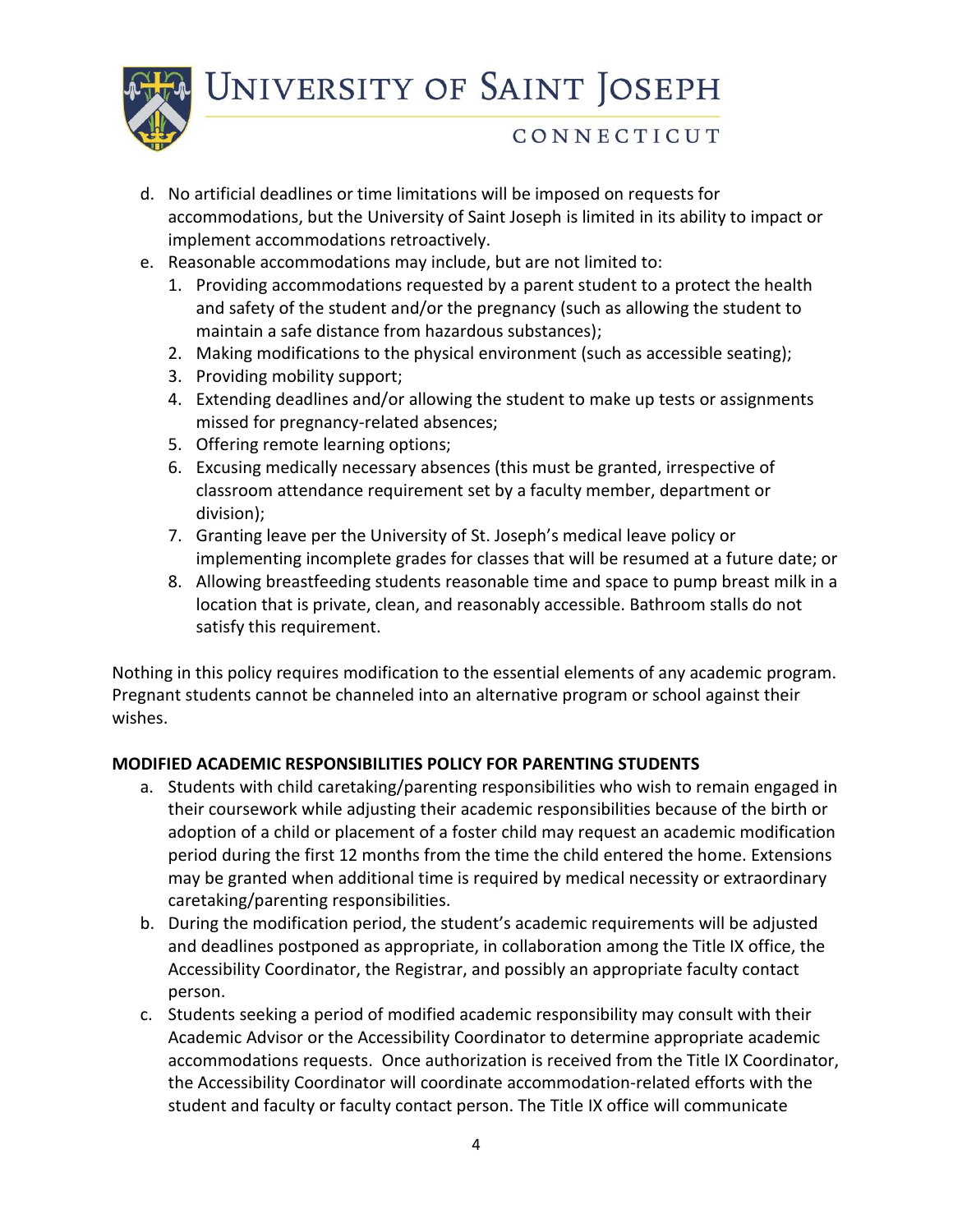

## CONNECTICUT

authorization of an accommodation under this policy to the registrar for documentation and distribution to any employee or department instructed to make an accommodation. The Title IX Coordinator will oversee this process and work with the Registrar to distribute accommodations so as to respect the student's privacy. Unless the accommodation is too burdensome to enact without disclosure, the Title IX office, the Accessibility Coordinator, and the Registrar will work to maintain the privacy of students who requests that the details of why the accommodation is sought not be disclosed. The Accessibility Coordinator will communicate to the Title IX Coordinator, any accommodated related efforts, and apprise of any concerns or issues with the accommodation. Students who are granted accommodations are encouraged to work with their faculty, advisors, or clinical coordinators to reschedule course assignments, lab hours, examinations, or other requirements, and/or to reduce their overall course load, as appropriate. If for any reason, caretaking/parenting students are not able to work with their advisors/faculty members to obtain appropriate modifications, students should alert the Accessibility Coordinator or Title IX Coordinator as soon as possible for assistance facilitating needed accommodations and modifications.

- d. In time degree, certification or credentialing programs, students who seek modification upon the both or placement of their child will be allowed an extension of up to 12 months or two semesters to prepare for and take preliminary and qualifying examination, and an extension up to 12 months toward normative time to degree while in candidacy, to the extent those deadlines are controlled by University of St. Joseph. Longer extensions may be granted in extenuating circumstances.
- e. Students can request modified academic responsibilities under this policy regardless of whether they elect to take a leave of absence.
- f. While receiving academic modifications, students will remain registered and retain benefits accordingly.

### **LEAVE OF ABSENCE**

- a. As long as students can maintain appropriate academic progress, faculty, staff, or other University of Saint Joseph employees will not require them to take a leave of absence or withdraw from or limit their studies as a result of pregnancy, childbirth, or related conditions, but nothing in this policy requires modification of the essential elements of any academic program.
- b. Enrolled students may elect to take a leave of absence for up to 2 semesters because of pregnancy and/or the birth, adoption, or placement of a child. The leave term may be extended in the case of extenuating circumstances or medical necessity.
- **c.** Students taking a leave of absence under this policy will provide notice of the intent to take leave 30 calendar days prior to the initiation of the leave, or as soon as practicable. Students who are hospitalized unexpectedly or students who must take leave on an emergency basis and lack the ability to physically return to campus may contact any of the following offices to begin the process for requesting a pregnancy related leave of absence: the Accessibility Coordinator, the Title IX office, the Registrar, and/or the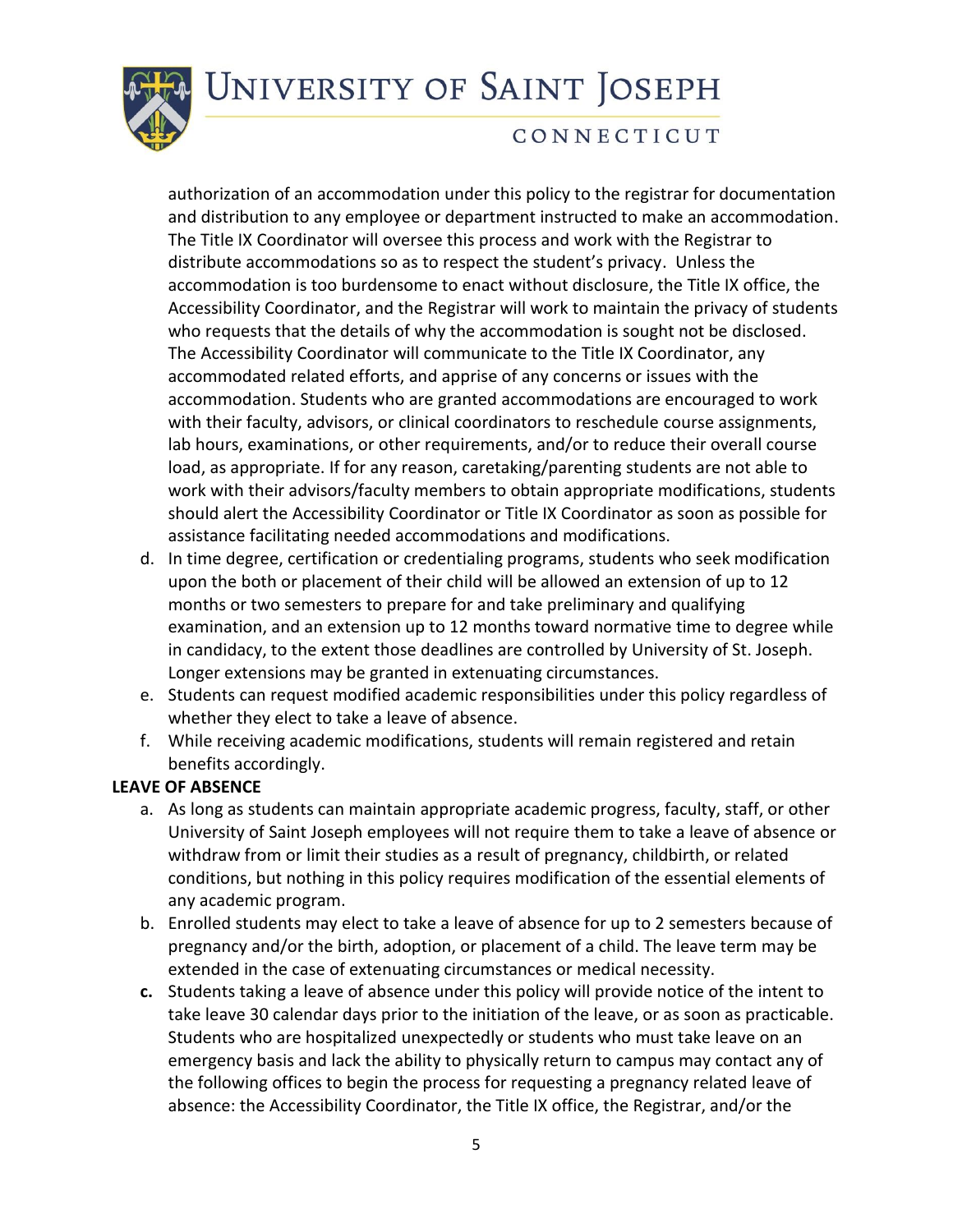

## CONNECTICUT

Student Health Center. Students may fill out a FERPA release to allow another person such as a, parent, partner, or caregiver to have access to their student records in the event the student is incapacitated. Federal law does not allow third parties to access student records or make adjustments of any kind to the student's schedule without a signed release form. The release can be withdrawn by the student at any time. A FERPA release form may be obtained from the Registrar's office.

[https://my.usj.edu/ICS/Student/Office\\_of\\_the\\_Registrar/Office\\_of\\_the\\_Registrar.jnz](about:blank)

- **d.** Intermittent leave may be taken with the advance approval of the Title IX office.
- **e.** Students who elect to take leave under this policy may register, under an on-leave status, to continue their eligibility for certain benefits. While registered under that status, students who choose to take a leave of absence under this policy can elect to keep their health insurance, and continue to access campus facilities and the library. Students who are not registered for full-time classes may not occupy student housing.
- **f.** To the extent possible, the University of Saint Joseph will take reasonable steps to ensure that upon return from leave, students will be reinstated to their program in the same status as when the leave began, with no tuition penalty.
- **g.** Continuation of a students' scholarship, fellowship, or similar University of Saint Joseph sponsored funding during the leave term will depend on the students' registration status and the policies of the funding program regarding registration status. Students will not be negatively impacted by or forfeit their future eligibility status for their scholarship, fellowship, or similar University of Saint Joseph supported funding by exercising their rights under this policy.
- **h.** The Title IX office can and will advocate for students with respect to financial aid agencies and external scholarship providers in the event that a leave of absence places eligibility into question.

### **STUDENT-EMPLOYEE LEAVE**

- a. All student-employees may be entitled to the protections of the federal Family and Medical Leave Act (FMLA) and/or Connecticut Family and Medical Leave Act (CFLMA), regardless of whether they are also students or hold post-doctoral status. Eligibility for FMLA/CFMLA protections depend on the length of employment and hours worked annually.
- b. Pregnancy and related conditions will be treated as any other temporary disability for job purposes, including leave and benefits.
- c. If the employees in this class are ineligible for benefits or leave: Pregnancy related conditions will be regarded as a justification for a leave of absence without pay for a reasonable period of time, at the conclusion of which employees will be reinstated to the status that they held when the leave began or to a comparable position, without decrease in the rate of compensation or loss of promotional opportunities, or any other right or privilege of employment.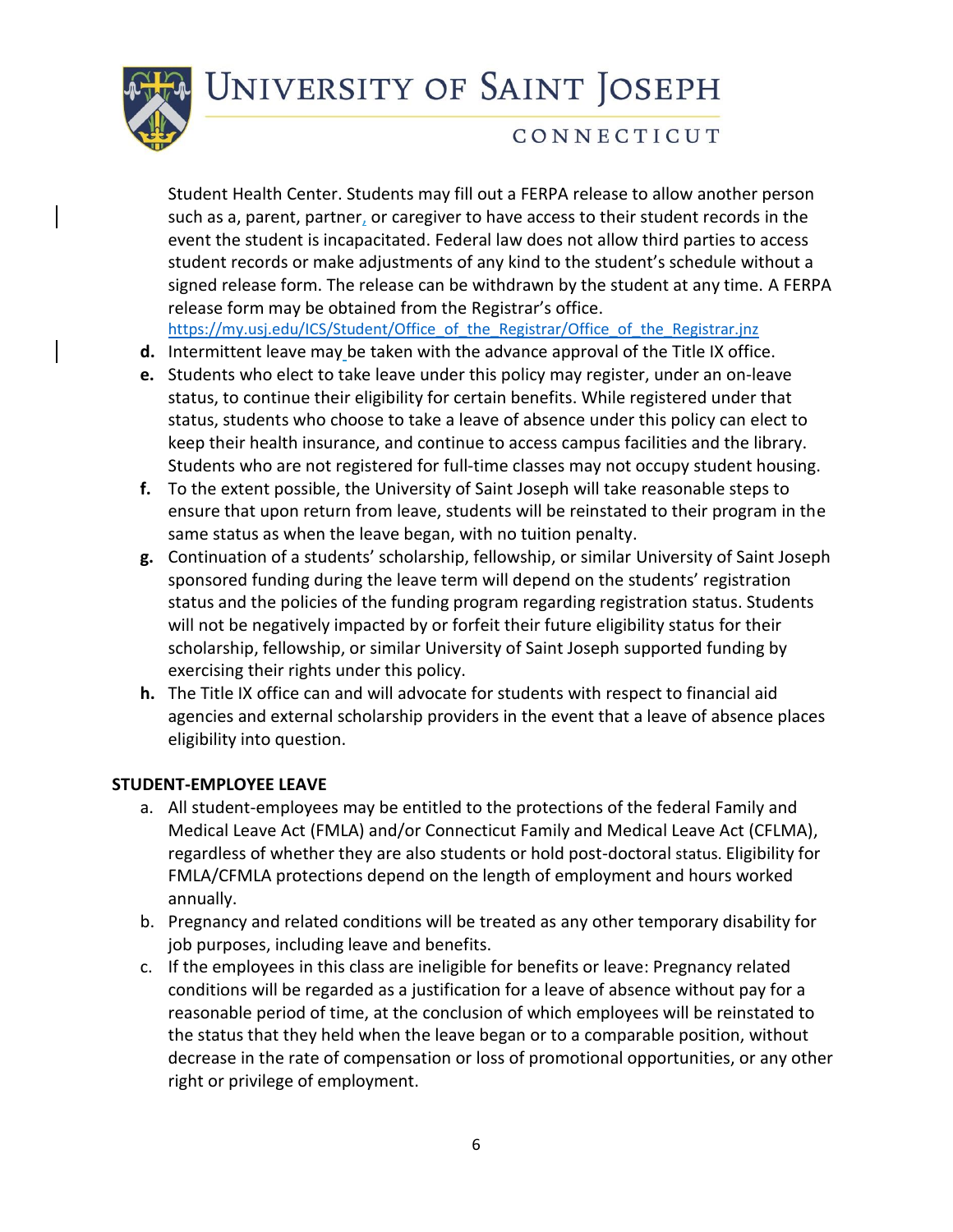

## CONNECTICUT

#### **RETALIATION AND HARASSMENT**

- a. Harassment of any member of the University of Saint Joseph community based on sex, gender identity, gender expression, pregnancy or parental status is prohibited. The Title IX Coordinator or a designee investigates complaints of retaliation. Violation of this policy may subject employees and students to disciplinary measures.
- b. Faculty, staff and other University of Saint Joseph employees are prohibited from interfering with students' right to take leave, seek reasonable accommodation, or otherwise exercise their rights under this policy.
- c. Faculty, staff, and other University of Saint Joseph employees are prohibited from retaliating against students for exercising their rights articulated by this policy, including imposing or threatening to impose negative educational outcomes because students request leave or accommodation, file a complaint, or otherwise exercise their rights under this policy.
- d. The Title IX Coordinator has the authority to enforce this policy. Reports or concerns of retaliation or harassment under this policy may be made by any USJ community member by contacting the following:

Rayna Dyton-White, Title IX Coordinator 18s Lourdes Hall (860)231-5499 [Titleix@usj.edu](about:blank)

Deborah Spencer, Deputy Title IX Coordinator/ Human Resources Director Mercy Hall (860) 231-5391 [dspencer@usj.edu](about:blank)

Jennifer Boylan, Student Accessibility Services Coordinator CAE, Pope Pious Library (860) 231-5481 [Accessibility@usj.edu](about:blank)

### **HOUSING-RELATED ACCOMMODATIONS**

Pregnant students' on-campus housing status will not be altered based on pregnancy status unless requested by the pregnant student. Parenting students' access to housing is governed by the University Housing agreement.